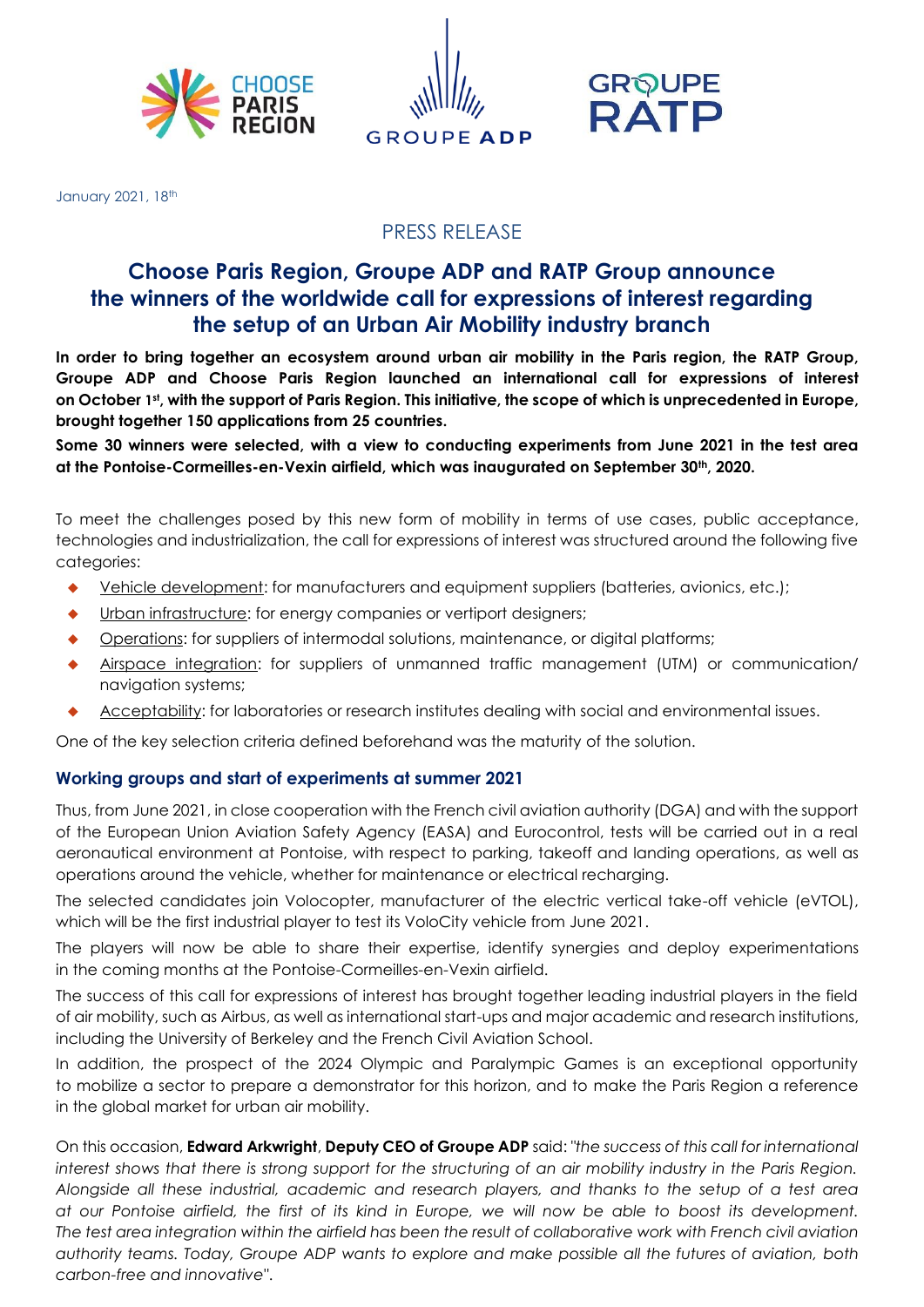**Catherine Guillouard***,* **Chairwoman and CEO of RATP Group** stated that : "*after the inauguration of a test area on September 30th, the urban air mobility sector has just entered a new phase with this call for expressions of interest, which has proved to be a real success. As a partner to cities, RATP group is pleased to contribute to the development of this new mobility, which complements our historical modes of transport, and to this integration of technology in the urban landscape in view of the 2024 Olympic Games".*

And **Franck Margain**, **President of Choose Paris Region** to add: "*the success of the call for expressions of interest conducted alongside ADP Group and RATP Group demonstrates the international attractiveness of the Paris region as well as the importance of our region for the development of tomorrow's mobility. Through the collaboration of public and private players, and by inviting innovative companies from around the world to join us and complete our value chain, we are building a unique ecosystem to develop the urban air mobility sector, reinforce the attractiveness of the Paris region and to support responsible industries and employment."*

The winners chosen by the jury for the five categories are:

- **For Vehicle development**:
	- **Airbus** (France): aircraft manufacturer;
	- **Ascendance Flight Technologies** (France): Hybrid-electric VTOL aircraft manufacturer;
	- **Ehang** (China): passenger electric VTOL manufacturer;
	- **H3 Dynamics** (Singapore): manufacturer and ultralight hydrogen electric systems developer;
	- **Pipistrel** (Slovenia): electric aircraft and logistics VTOL manufacturer;
	- **Safran Electronics & Defense** (France): manufacturer of the Patroller VTOL and optronics, avionics, electronics systems and critical software provider for civil and military applications;
	- **Volocopter** (Germany): manufacturer of the VoloCity electric VTOL;
	- **Vertical Aerospace** (United Kingdom): manufacturer of the VA-1X eVTOL;
	- **Zipline** (USA): logistics drone operator and manufacturer.

## **For Operations**:

- **Air France** (France): expected contribution in several areas, especially in aircraft maintenance and repair;
- **CAE** (Canada): aviation training and simulation solutions provider;
- **Dassault Falcon Services** (France): subsidiary of Dassault Aviation specialized in maintenance operations and other services for business aviation;
- **ESTACA** (France): engineering school specialized in mobility and aeronautical techniques, including aircraft maintenance;
- **Helifirst** (France): airline specialized in business aviation with helicopters;
- **Helipass** (France): on-demand helicopter flight reservation platform.

## **For Urban Infrastructure**:

- **Green Motion** (Switzerland): charging systems designer and provider for electric vehicles;
- **IDEMIA I&S** (France): specialist in digital security, biometrics and identification-authentication solutions;
- **Leosphere** (France): Lidar equipment provider allowing remote sensing and precise weather forecasts;
- **Skyports** (United Kingdom): vertiport designer & operator and logistics VTOL operator.

## **For Airspace integration**:

- **Cergy University** and **ESSEC** (France): university and school consortium, gathering 25 000 students, including the first junior company in Europe;
- **ENAC** (France): engineering school specialized in civil aviation;
- **Internest** (France): positioning systems allowing autonomous landing in complex environments;
- **M3 Systems** (Belgium): high performance on-board geo-tracking applications developer;
- **Thales SIX** (France): on-board anti-collision systems developer.